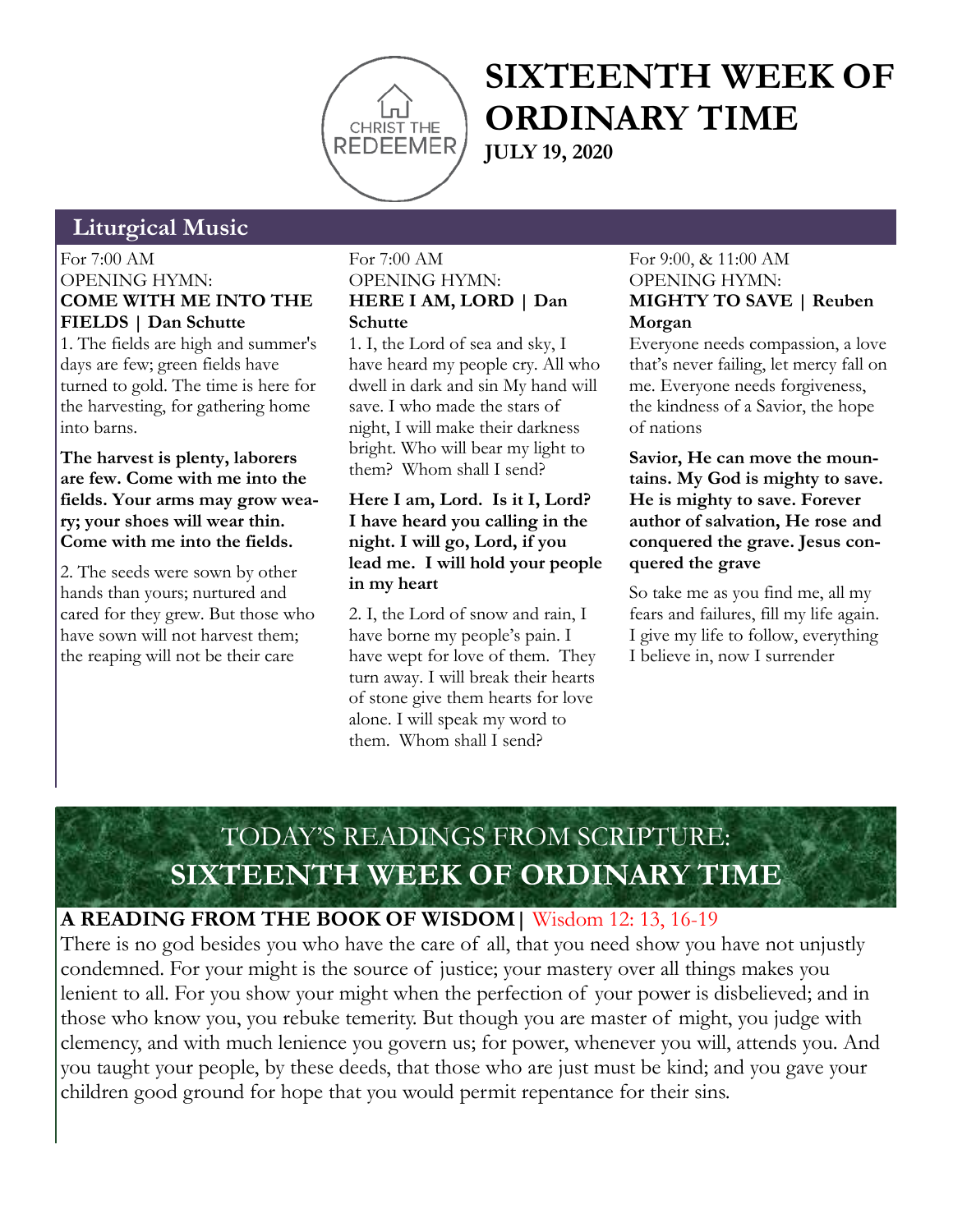# **RESPONSORIAL PSALM |** Psalm 86: 5-6, 9-10, 15-16

## ℟. **Lord, you are good and forgiving.**

You, O LORD, are good and forgiving, abounding in kindness to all who call upon you. Hearken, O LORD, to my prayer and attend to the sound of my pleading.  $\mathbb{R}$ .

All the nations you have made shall come and worship you, O LORD, and glorify your name. For you are great, and you do wondrous deeds; you alone are God. ℟.

You, O LORD, are a God merciful and gracious, slow to anger, abounding in kindness and fidelity. Turn toward me, and have pity on me; give your strength to your servant.**R**.

# **A READING FROM THE LETTER OF ST. PAUL TO THE ROMANS |** ROM 8: 26-27

Brothers and sisters: The Spirit comes to the aid of our weakness; for we do not know how to pray as we ought, but the Spirit himself intercedes with inexpressible groanings. And the one who searches hearts knows what is the intention of the Spirit, because he intercedes for the holy ones according to God's will.

## **A READING FROM HOLY GOSPEL ACCORDING TO MATTHEW |** MT 13: 24-30

Jesus proposed another parable to the crowds, saying: "The kingdom of heaven may be likened to a man who sowed good seed in his field. While everyone was asleep his enemy came and sowed weeds all through the wheat, and then went off. When the crop grew and bore fruit, the weeds appeared as well. The slaves of the householder came to him and said, 'Master, did you not sow good seed in your field? Where have the weeds come from?' He answered, 'An enemy has done this.' His slaves said to him, 'Do you want us to go and pull them up?' He replied, 'No, if you pull up the weeds you might uproot the wheat along with them. Let them grow together until harvest; then at harvest time I will say to the harvesters, "First collect the weeds and tie them in bundles for burning; but gather the wheat into my barn."'"

**Nota Bene:** Your Mass intentions are being prayed for and remembered. The confined space of our current Mass handouts prevents the publishing of our full list of Mass intentions. We will resume this publication as soon as possible.

## **Prayer during Hurricane Season:**

Our Father in Heaven, through the powerful intercession of Our Lady of Prompt Succor, spare us during this hurricane season and protect us and our homes from all the disasters of nature.

Our Lady of Prompt Succor; hasten to help us. Our Lady of Prompt Succor; hasten to help us. Our Lady of Prompt Succor; hasten to help us.

*All readings taken from http://usccb.org/bible/readings/* 2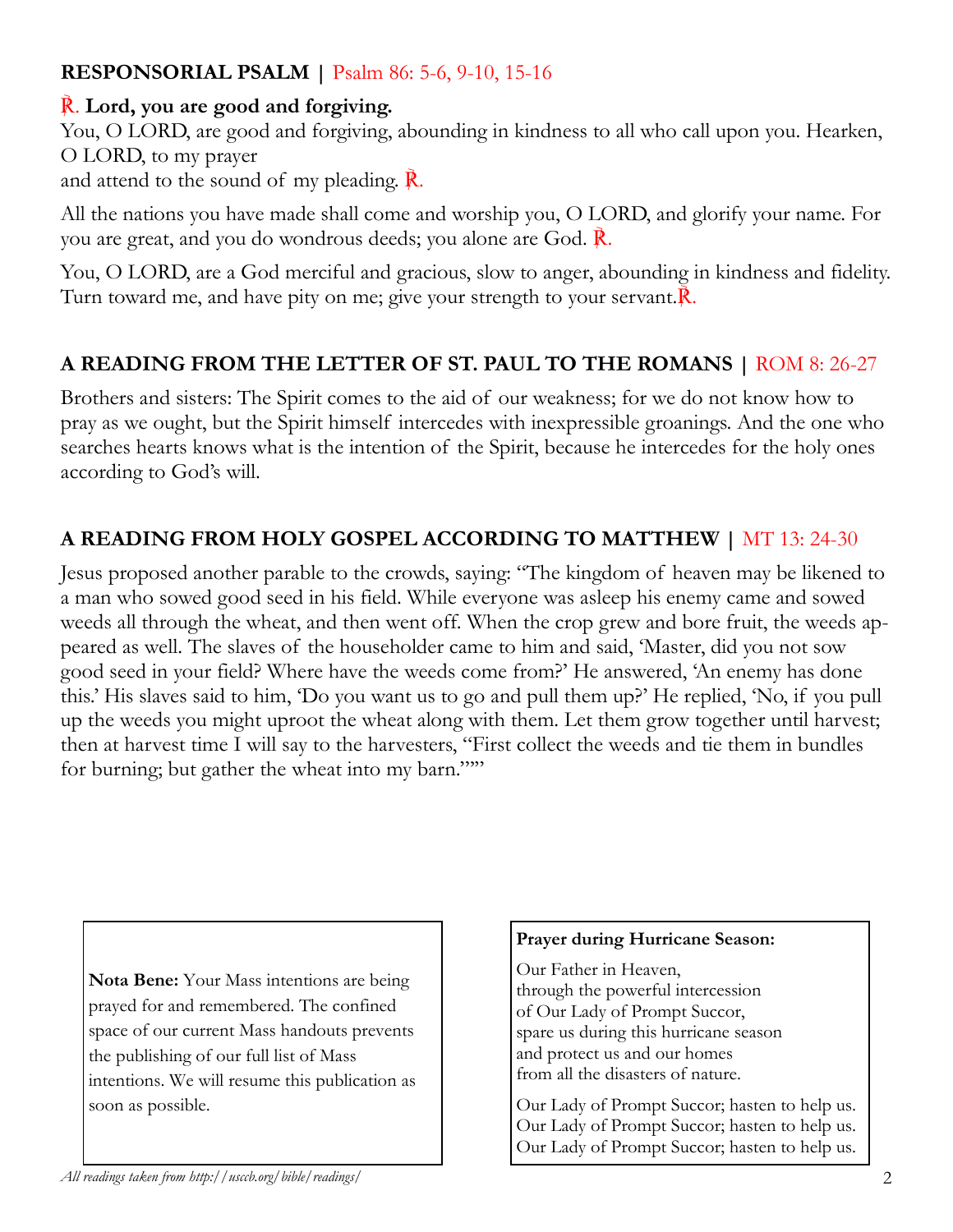# **Liturgical Music**

## For 4:00 PM

OFFERTORY HYMN: **SEED, SCATTER, AND SOWN | By: D. Feiten, RJ Miller, Eric Gunnison Seed, scattered and sown, Wheat, gathered and grown, Bread, broken and shared as one, The Living bread of God. Vine, fruit of the land, wine, Work of our hands, one cup that is Shared by all; the Living Cup, The Living Bread of God.** 

Is not the bread we break, A sharing in our Lord? Is not the cup we bless, The blood of Christ outpoured?

The seed which falls on rock Will wither and will die, The seed within good ground Will flower and have life.

As wheat upon the hills Was gathered and was grown, So may the Church of God Be gathered into one.

#### COMMUNION HYMN: **GIFTS OF FINEST WHEAT | John Michael Talbot**

**You satisfy the hungry heart with gift of finest wheat. Come give to us, O Saving Lord, the Bread of Life to eat.** 

As when the shepherd calls his sheep, they know and heed his voice. So when you call your family Lord, they follow and rejoice.

With joyful lips, we sing to you, our praise and gratitude that you should count us worthy Lord to share this Heavenly food.

Is not the cup we bless and share the blood of Christ outpoured? Does not one cup, one loaf declare our Oneness in the Lord?

#### RECESSIONAL HYMN: **THEY'LL KNOW WE ARE CHRIS-TIANS | By: Peter Scholtes**

We are one in the Spirit; we are one in the Lord. We are one in the Spirit; we are one in the Lord. And we pray that our unity will one day be restored. And they'll know we are Christians by our love, by our love. Yeah they'll know we are Christians by our love.

We will work with each other, we will work side by side. We will work with each other, we will work side by side. And we'll guard each man's dignity and save each man's pride. And they'll know we are Christians by our love, by our love. Yeah, they'll know we are Christians by our love.

#### For 7:00 AM OFFERTORY HYMN: **COME WITH ME INTO THE FIELDS | Dan Schutte**

1. The fields are high and summer's days are few; green fields have turned to gold. The time is here for the harvesting, for gathering home into barns.

**The harvest is plenty, laborers are few. Come with me into the fields. Your arms may grow weary; your shoes will wear thin. Come with me into the fields.**

2. The seeds were sown by other hands than yours; nurtured and cared for they grew. But those who have sown will not harvest them; the reaping will not be their care

#### COMMUNION HYMN:

#### **ONE BREAD, ONE BODY | John Foley, S.J.**

**One bread, one body, one Lord of all. One cup of blessing which we bless. And we, though many, throughout the earth, We are one body in this one Lord**

1. Gentile or Jew; Servant or free. Woman or man, No more.

2. Many the gifts, many the works; One in the Lord Of all.

3. Grain for the fields, scattered and grown, gathered to one, for all.

#### RECESSIONAL HYMN: **NOW THANK WE ALL OUR GOD | Martin Rinckart**

1. Now thank we all our God with heart and hands and voices, who wondrous things has done, in whom this world rejoices, who from our mother's arms has blessed us on our way with countless gifts of love, and still is ours today.

2. Oh may this bounteous God through all our life be near us, with ever-joyful hearts and blessed peace to cheer us, Preserve us in His grace, and guide us when perplexed, and free us from all ills in this world and the next.

#### For 9:00, & 11:00 AM OFFERTORY HYMN: **GOOD GOOD FATHER | Barrett, Brown**

Oh, I've heard a thousand stories of what they think you're like. But I've heard the tender whisper of love in the dead of night. And you tell me that you're pleased and that I'm never alone.

**You're a good, good Father, it's who you are, it's who you are, it's who you are. And I'm loved by you, it's who I am, it's who I am, it's who I am.** 

#### **You are perfect in all of your ways, perfect in all of your ways. You are perfect in all of your ways to us**

Oh it's a love so undeniable, I can hardly speak. Peace so unexplainable, I can hardly think. As you call me deeper still, as you call me deeper still. As you call me deeper still and to love, love, love

#### COMMUNION HYMN:

#### **REMEMBRANCE | Matt Maher, Matt Redman**

Oh how could it be, that my God would welcome me into this mystery. Say take this bread take this wine, now the simple made divine for any to receive. By your mercy we come to your table, by your grace you are making us faithful.

#### **Lord we remember you and remembrance leads us to worship, and as we worship you, our worship leads to communion. We respond to your invitation; we remember you.**

See his body his blood, know that he has overcome every trial we will face. None too lost to be saved none too broken or ashamed, all are welcome in this place. By your mercy we come to your table, by your grace you are making us faithful

#### RECESSIONAL HYMN:

**AWESOME GOD | Rich Mullins Our God is an awesome God. He reigns from heaven above. With wisdom power and love. Our God is an awesome God.**

When the sky was starless in the void of the night. Our God is an awesome God. He spoke into the darkness and created the light. Our God is an awesome God. The judgment and wrath He poured out on Sodom. His mercy and grace He gave us at the cross. I hope that we have not too quickly forgotten. That our God is an awesome God.